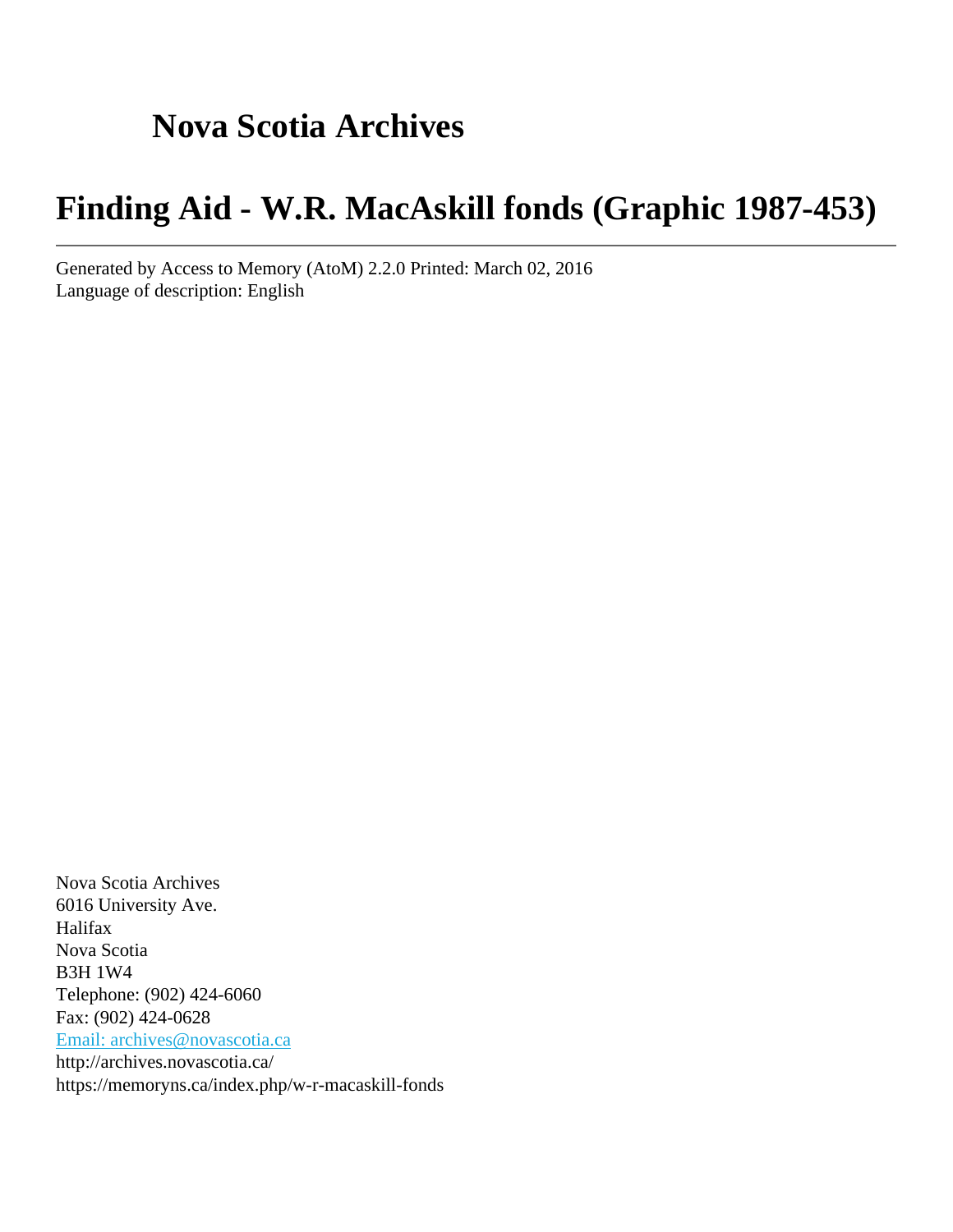# **Table of contents**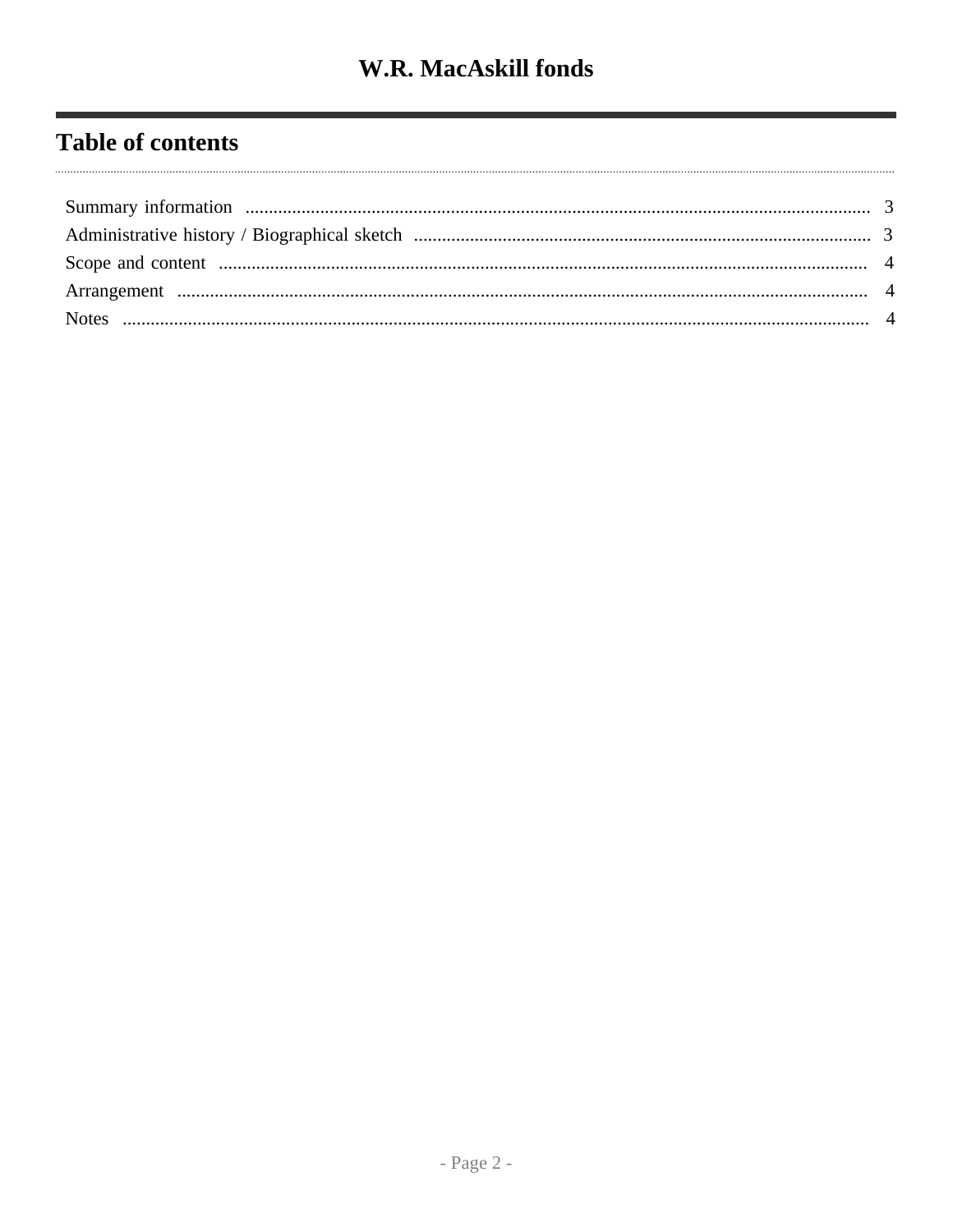<span id="page-2-0"></span>

|  | <b>Summary information</b> |
|--|----------------------------|
|--|----------------------------|

| <b>Repository:</b>                           | Nova Scotia Archives                                 |
|----------------------------------------------|------------------------------------------------------|
| <b>Title:</b>                                | W.R. MacAskill fonds                                 |
| ID:                                          | Graphic 1987-453                                     |
| Date:                                        | [ca. 1875], [ca. 1907]-[ca. 1949] (date of creation) |
| <b>Physical description:</b>                 | * 7558 photographs<br>* 3 film reels                 |
| Dates of creation,<br>revision and deletion: |                                                      |

# <span id="page-2-1"></span>**Administrative history / Biographical sketch**

#### **Note**

Wallace Robinson MacAskill, professional photographer, was born 1887 at St. Peters, Cape Breton County, N.S., the third son of Angus and Mary (Cunningham) MacAskill. He graduated from the Wade School of Photography in New York in 1907 and opened photographic studios in St. Peters and then Glace Bay before moving to Halifax in 1915. There, he worked for official military photographer W.G. MacLaughlan, and as a printer at Elite Studios from 1916 to 1919. Between 1920 and 1929 he was a photographer with Commercial Photo Service. In 1926, MacAskill married fellow commercial photographer Elva Abriel. In 1929, the Bluenose stamp based on his photograph was issued, and he opened a business under his own name on Barrington Street in Halifax. He became internationally known as a marine photographer and his photographs were used extensively for advertising by the Nova Scotia government. MacAskill published two books, Out of Halifax (1937) and Lure of the Sea (1951). A number of his photographs were also published in Schooner Bluenose by Andrew Merkel (1948). MacAskill was the recipient of numerous awards for his achievements in both photography and yachting, including the Royal Nova Scotia Yacht Squadron's Prince of Wales Cup (1932-1934, 1938), Thunderbird Crest Award for marine photography, and fellowship from the Photographers Society of America. He died at his home, "Brigadoon", in Ferguson Cove on 25 January 1956.

#### **Custodial history**

Elva MacAskill sold her husband's business and his negatives to Halifax photographer Maurice Crosby in 1964, who in turn, sold them to Maritime Supplies & Exchange Ltd. in 1970. While in the custody of Maritime Supplies & Exchange Ltd., in 1984, the marketing company National Art Ltd. was given exclusive rights to use the MacAskill negatives to produce, sell, and distribute prints. The agreement expired in 1986 and in 1987, the negatives were donated to the Public Archives of Nova Scotia by Adare Developments Ltd., successor company of Martime Supplies and Exchange Ltd. Film reels produced by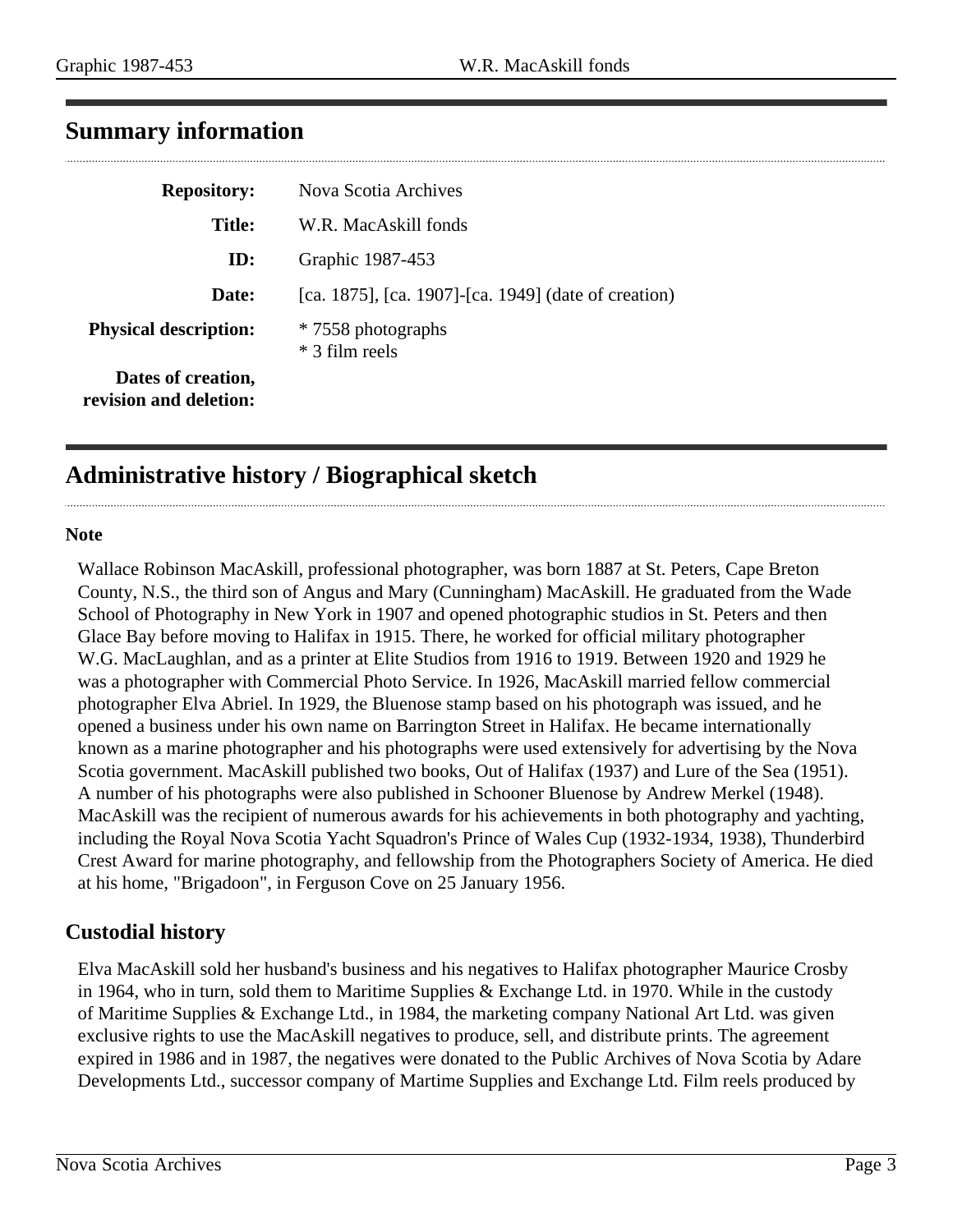MacAskill were also donated to the archives by Maurice Crosby in 1986. In 1997, the archives purchased additional MacAskill photographs.

## <span id="page-3-0"></span>**Scope and content**

Fonds consists of negatives, prints, and slides taken by W.R. MacAskill, primarily when he was a commercial photographer in Halifax. Includes images of coastal villages, fishing scenes, seascapes, towns and landscapes, the International Fishing Schooner Races, 1920-1937, the Bluenose under construction, naval vessels, freighters and other ships, and yachting. The geographic area represented in the photographs is almost exclusively Nova Scotia but also includes New Brunswick and Newfoundland. Many of the photographs appear in MacAskill's books Out of Halifax and Lure of the Sea and his studio catalogues, as well as in Andrew Merkel's book Schooner Bluenose. The fonds also contains photographs produced at his studios at St. Peter's and Glace Bay, most of which are portraits; personal photographs of MacAskill, his wife, friends and acquaintances, his yacht Highlander, and his home "Brigadoon" in Ferguson Cove; and a small number of photographs taken by other professional photographers including Norman and Climo. Also includes film footage taken by MacAskill of the 1938 schooner race between Bluenose and Gertrude L. Thebaud, and a Nova Scotia tourism film.

## <span id="page-3-2"></span>**Notes**

## **Title notes**

#### <span id="page-3-1"></span>**Arrangement**

MacAskill's original arrangement and most of his numbering system have been lost, due to the destruction of the negative envelopes bearing these numbers. Many of his negatives were re-numbered according to a new system created by the successive owner, Maurice Crosby. National Art Ltd. imposed their numbering over Crosby's which, for the sake of its completeness, the archives has retained as its system of arrangement and numbering.

### **Alternative form available**

Copy prints [ca. 4000] of original negatives are available. Videocassette viewing copies of the original film reels also available.

### **Conditions governing use**

Photographs should be credited to both W.R. MacAskill and Nova Scotia Archives.